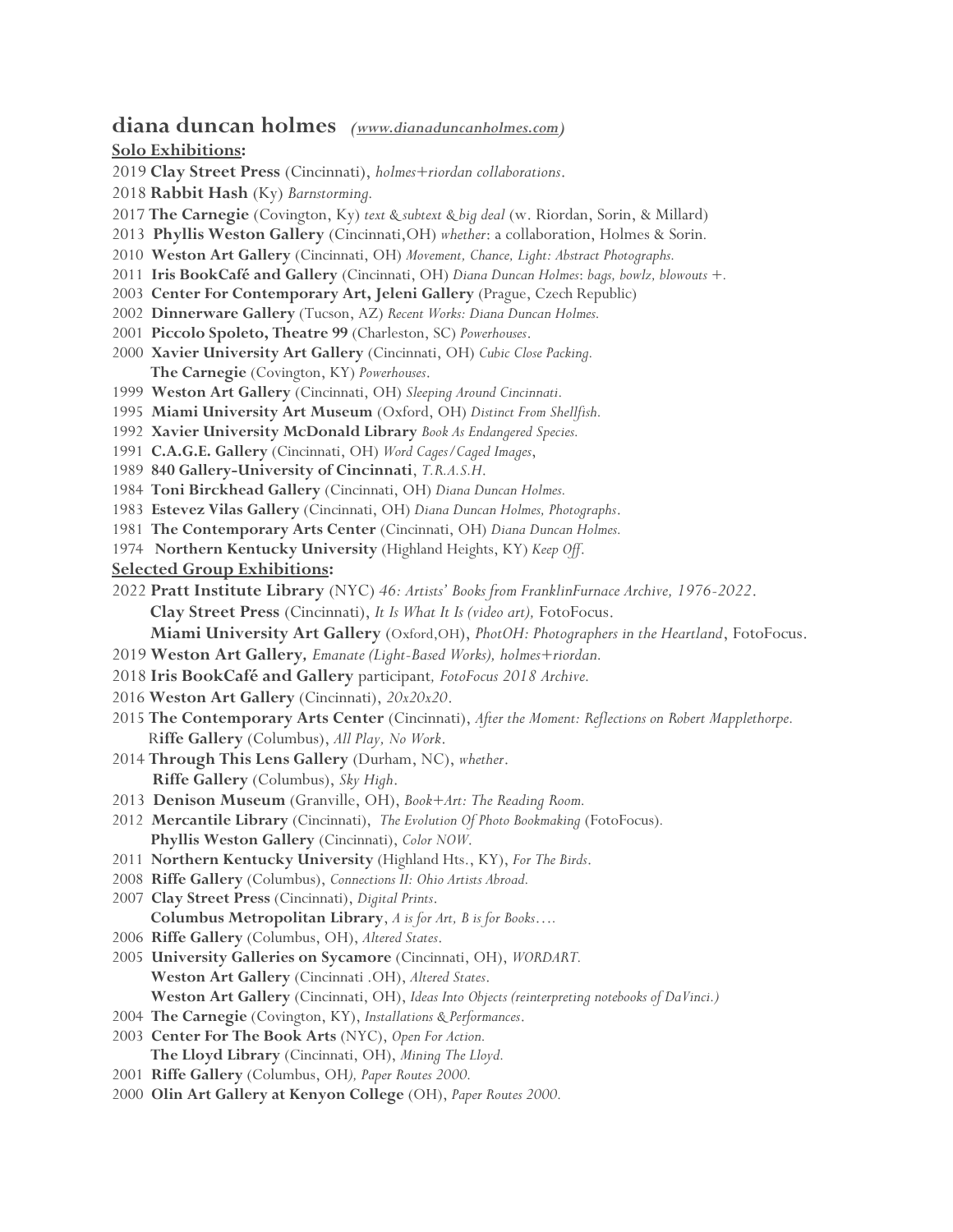**College of Wooster Art Museum** (OH), *Paper Routes 2000.* **ddh p.2 Springfield Museum of Art** (OH), *Women In Documentary Photography 2000.* **Southern Ohio Museum** (Portsmouth), *Paper Routes 2000.* 1999 **Kharkiv Municipal Gallery** (Ukraine), *Cincinnati Photography.* **Northern Kentucky University**, *Fine Arts Faculty Show**.*  1997 **SPACES** (Cleveland, OH), *What's Rite: Ritual & Experience.*   **Amerika Haus** (Munich, Germany), *Seen & Unseen*. 1996 **Gasteig Betriebegesellshaft** (Munich, Germany), *Seen & Unseen*.  **Kharkiv, Kiev, & Poltava** (Ukraine), *Cincinnati Photography*.  **Weston Art Gallery**, *Seen & Unseen*. 1991 **Dayton Art Institute**, *We Too Have Been There*.  **Butler Institute American Art** (Youngstown, OH), *Separate But Equal*. 1990 **National Museum, Women in the Arts** (Washington D.C.), *Separate But Equal.*   **Riffe Gallery** (Columbus, OH), *Separate But Equal*. 1989 **Cabrini College Library of Fine Arts Gallery** (Radnor, PA), *Turn The Page*.  **C.A.G.E. Gallery** (Cincinnati, OH), *Dolls By Artists*.  **Cincinnati Public Library**, *Artworks Bookworks*. 1988 **Evanston Art Center** (Chicago, IL), *Bound in The U.S.A.*   **Prasada Press** (Cincinnati, OH), *Artists' Books & Portfolios*. 1987 **The Contemporary Arts Center** (Cincinnati, OH), *Photovisions*. 1986 **Cincinnati Art Museum**, *Recent Acquisitions*.  **Spertus Museum of Judaica** (Chicago, IL), *Artists' Books*. 1985 **Pinnacle Gallery** (Rochester,NY), *A Little Erotic*.  **Taller Galeria Fort** (Barcelona, Spain), *1 Bienal Internacional Electrografia Y* C*opy Art*. 1983 **A.I.R. Gallery** (NYC), *Holiday Invitational Exhibit: Small Works*.  **New Gallery of Contemporary Art** (Cleveland, OH), *Ohio Selections II*.  **Toni Birckhead Gallery** (Cincinnati, OH), *The Cincinnati Portfolio*. 1981 **Cincinnati Art Museum**, *Invitational*. 1980 **Tangeman University Center** (Cincinnati, OH), *Configurations*. 1979 **The Carnegie**, *Potophoetry*. 1977 **Niekrug Gallery** (NYC), *Chilmark Show*. **Selected Collections** (does not include Private)**:**  Atlantic Richfield Brown University, John Hay Library California Museum of Photography Chase Manhattan Bank Chicago Art Institute Cincinnati Art Museum Cincinnati Bell Cincinnati Public Library Indiana University Library Indie Photobook Library (now Beinecke Rare Book Library at Yale) Fidelity Investments Johnson & Johnson Keats/Shelley Memorial House Library (Rome) Kharkiv Institute of Art & Design, Museum of Photography (Ukraine) Miami University Art Museum Museo Internacional de Electrografia (Cuenca, Spain) Museum of Fine Arts (St. Petersburg, FL) Museum of Modern Art, Franklin Furnace New York Public Library Ohioana Library Ohio State University Library, Avant Writing Collection